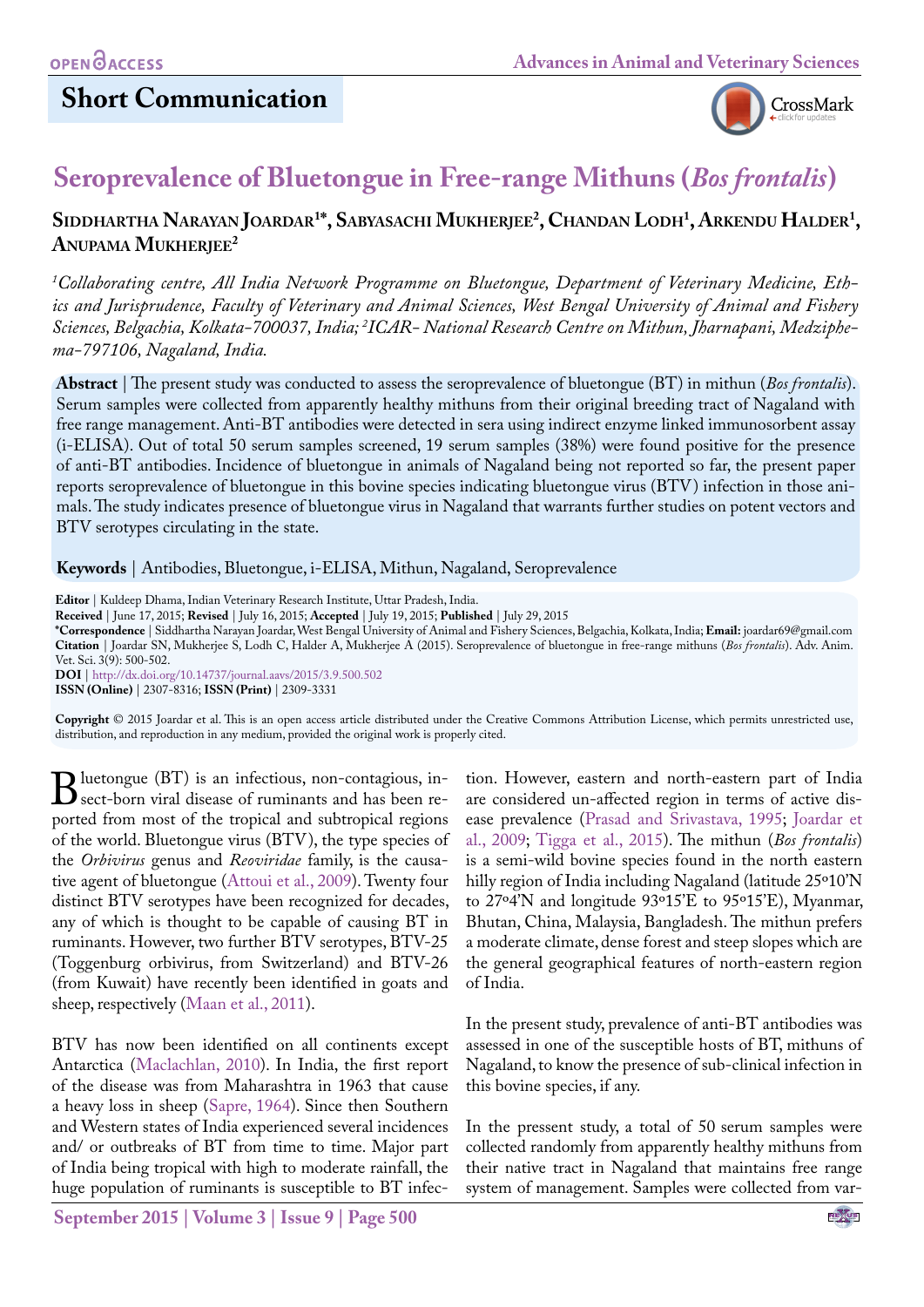### **OPEN**OACCESS

ious villages falling under three districts – Kohima, Phek and Tuensung having abundant tropical rain forests. Samples were collected from both calf (**<** 2yr old) and adult (**>**  3yr old) mithuns of both sexes separately. Collected sera were stored at -20ºC till further used.

For detection of anti-BT antibodies in serum samples, i-ELISA was performed using BTV antigen supplied from the collaborating centre of All India Network Programme on Bluetongue (AINP-BT) at IVRI, Mukteswar following the standard protocol ([De et al., 2008](#page-2-7)). The reading was taken in an ELISA plate reader (ECIL, India) at 492 nm and average optical density (O.D.) values of negative control was calculated and compared with that of test samples.

Chi-square test at two degree of freedom (5%) for detection of significant difference between positive serum samples of male and female animals and that of between age group > 3yr with <2yr old was performed in SPSS version 21 (SPSS Inc., Chicago, USA).

In this study, out of total 50 animal serum samples screened, 19 serum samples (38.00%) of mithun were found positive for anti-BT antibodies ([Table 1\)](#page-1-0).

<span id="page-1-0"></span>**Table 1:** Assessment of anti-bluetongue antibodies in serum samples of mithun by i-ELISA

| <b>Type of</b><br>animal | Number of sam-<br>ples tested | <b>Positive</b><br>samples | Positivity (%) |
|--------------------------|-------------------------------|----------------------------|----------------|
| Male                     | 22                            | 8                          | $36.36*$       |
| Female                   | 28                            | 11                         | 39.28*         |
| $\langle$ 2yr old        | 24                            | 9                          | $37.50*$       |
| > 3yr old                | 26                            | 10                         | 38.46*         |
| Total                    | 50                            | 19                         | 38.00          |

\*No significant difference at two degree of freedom (5%)

The seroprevalence of BT in ruminants in different states of India has shown wide variation, as they represented different agro-climatic zones, covering the sub-temperate south, semi-arid north and north-west, humid and sub-humid east and sub-temperate Himalayan region ([Dubey et al.,](#page-2-8) [1987](#page-2-8); [Chandel, 1996;](#page-2-9) [Sreenivasulu and Subba Rao, 1999;](#page-2-10) [Hinsu et al., 2000;](#page-2-11) [Govindarajan et al., 2002;](#page-2-12) [Singh et al.,](#page-2-13) [2009](#page-2-13); [Joardar et al., 2012\)](#page-2-14) and different methods of investigation [\(Shringi and Shringi, 2005](#page-2-15); [Prasad et al., 1992\)](#page-2-16). In our study, we found an overall 38% seropositivity in this domesticated yet maintained in the wild bovine species (mithun). However, earlier report showed an overall much higher seropositivity (86%) in mithun [\(Rajkhowa et al.,](#page-2-17) [2008](#page-2-17)). Moreover in the present study, % positivity found in male and female animals were 36.36% and 39.26%, respectively. Again younger animals of age <2-3yr had percent positivity of 37.50, but adult animals of age > 3yr had 38.46% seropositivity. The difference in % positivity

**September 2015 | Volume 3 | Issue 9 | Page 501**

between males and females or due to age variation was not significant at two degree of freedom (5%). Similar higher % positivity was observed in male (89%) and female (85%) animals as also younger  $(\langle 2-3yr \text{ old} \rangle)$  (58%) and adult  $(\rangle$ 3yr old) mithuns (86%). This might be due to difference in tests (i-ELISA vs. cELISA) employed in these studies and areas covered for sample collection. Sex of the animals was considered in the study with the idea that virus has potential to cause abortion and BTV exposed female animals might have more seropositivity. However, as the animals were from free ranged management, authors failed to get any data on history of abortion. There was no significant difference in seropositivity in younger and adult animals. Seroconversion in form of considerable high seropositivity in younger animals might be due to vertical transmission that are apparent in bluetongue. However, horizontal transmission also cannot be ruled out. Again, as the animals were in free range system, monitoring of the animals were not possible that hindered of getting clear picture of the BT infection in those animals. High and considerable low anti-BT antibodies were found in bovines of different regions. [Oberoi and co-workers \(1988\)](#page-2-18) demonstrated anti-BTV antibodies in 70% cattle sera in Punjab and [Joardar et](#page-2-19)  [al. \(2013\)](#page-2-19) in Assam state. However, considerable low seropositivity (2.69%) was reported in dairy Holstein cattle of central Iran by [Noaman et al. \(2013](#page-2-20)). Bovines are considered to be the reservoir hosts of BTV because the viraemia is prolonged and the majority of infections are sub-clinical [\(Maclachlan et al., 1992](#page-2-21)). These animals play an important role for dissemination of BT through potent vector-*Culicoides* spp. ([Halder et al., 2013](#page-2-22)). The present study confirms the need of studying the vector biology of the area for better understanding the BT epidemiology of the state. It may be mentioned here that, mithun being wild and ferocious in free range form; practically it is quite difficult to get blood samples in large quantity. As such a small sample size may be considered useful for getting an indication of the alarming situation of BTV exposure in this bovine species that warrants future study encompassing the whole agro-climatic zone.

In conclusion, this study reflected the current status of seroprevalence of bluetongue infection in mithun of Nagaland although active disease outbreak/incidence has not been reported so far in ruminants of the state. The results indicated that further studies are needed to identify the competent vector(s) from Nagaland and to determine the BTV serotypes that are circulating in the state.

#### **ACKNOWLEDGEMENTS**

This work was financially supported by the grant [F.N. 3(8)/98 ASR-IV dated 23.3.2001] of All India Network Programme on Bluetongue (Indian Council of Animal Research). Authors are grateful to the Vice-Chancellor,